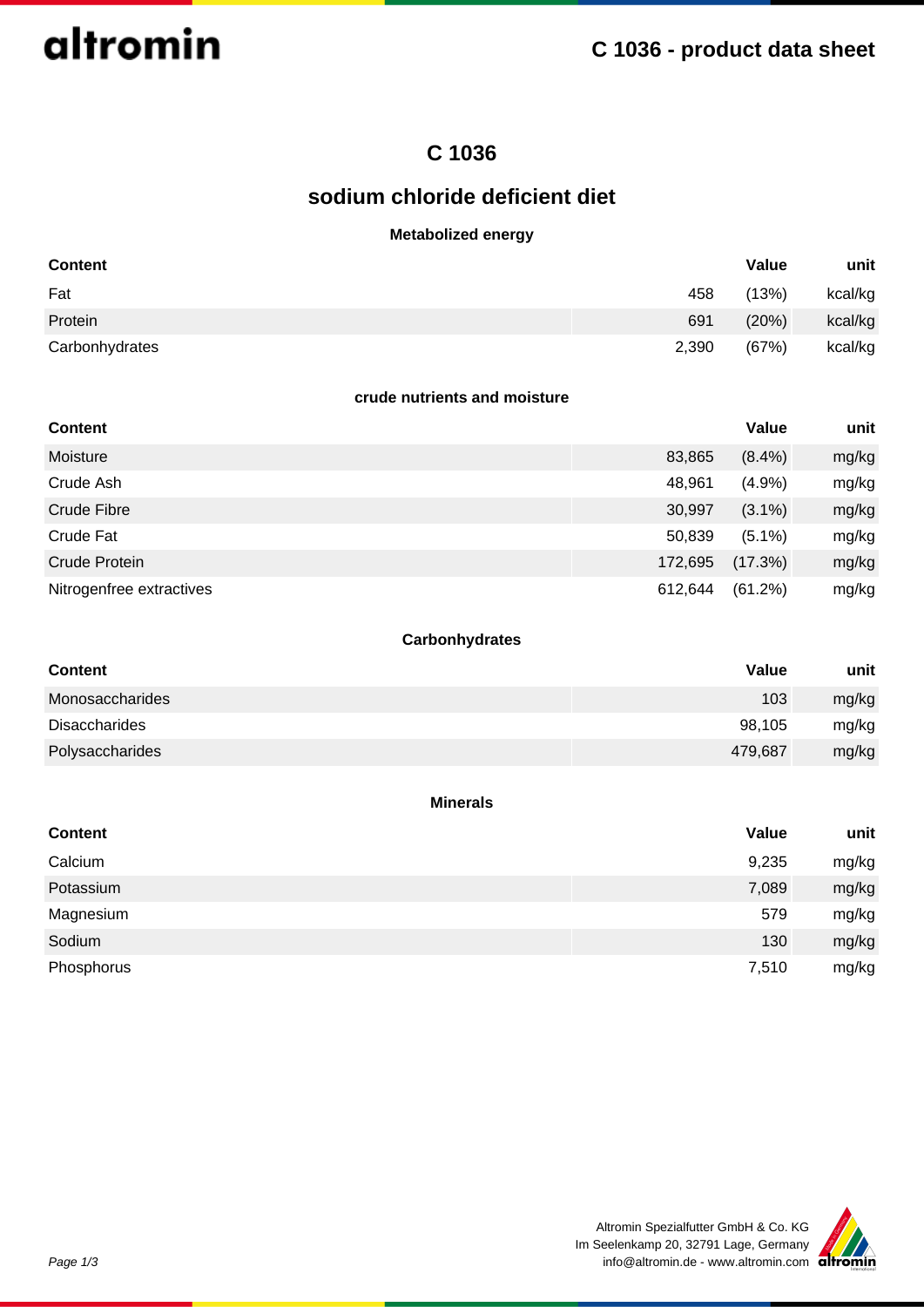# altromin

## **C 1036 - product data sheet**

### **Trace elements**

| <b>Content</b> | Value    | unit  |
|----------------|----------|-------|
| Aluminium      | 3.74     | mg/kg |
| Chlorine       | 114.00   | mg/kg |
| Iron           | 178.43   | mg/kg |
| Flourine       | 8.60     | mg/kg |
| Iodine         | 0.66     | mg/kg |
| Cobalt         | 0.52     | mg/kg |
| Copper         | 5.52     | mg/kg |
| Manganese      | 99.93    | mg/kg |
| Molybdenum     | 0.50     | mg/kg |
| Sulfur         | 2,668.42 | mg/kg |
| Selenium       | 0.61     | mg/kg |
| Zinc           | 28.60    | mg/kg |

## **Added vitamins**

| <b>Content</b>   | Value  | unit  |
|------------------|--------|-------|
| Vitamin A        | 15,000 | IU/kg |
| Vitamin D3       | 500    | IU/kg |
| Vitamin E        | 180    | mg/kg |
| Vitamin K3       | 10     | mg/kg |
| Vitamin B1       | 20     | mg/kg |
| Vitamin B2       | 20     | mg/kg |
| Vitamin B6       | 15     | mg/kg |
| Vitamin B12      | 41     | µg/kg |
| Nicotinic acid   | 50     | mg/kg |
| Pantothenic acid | 50     | mg/kg |
| Folic acid       | 10     | mg/kg |
| <b>Biotin</b>    | 201    | µg/kg |
| Choline chloride | 1,012  | mg/kg |
| Vitamin C        | 20     | mg/kg |